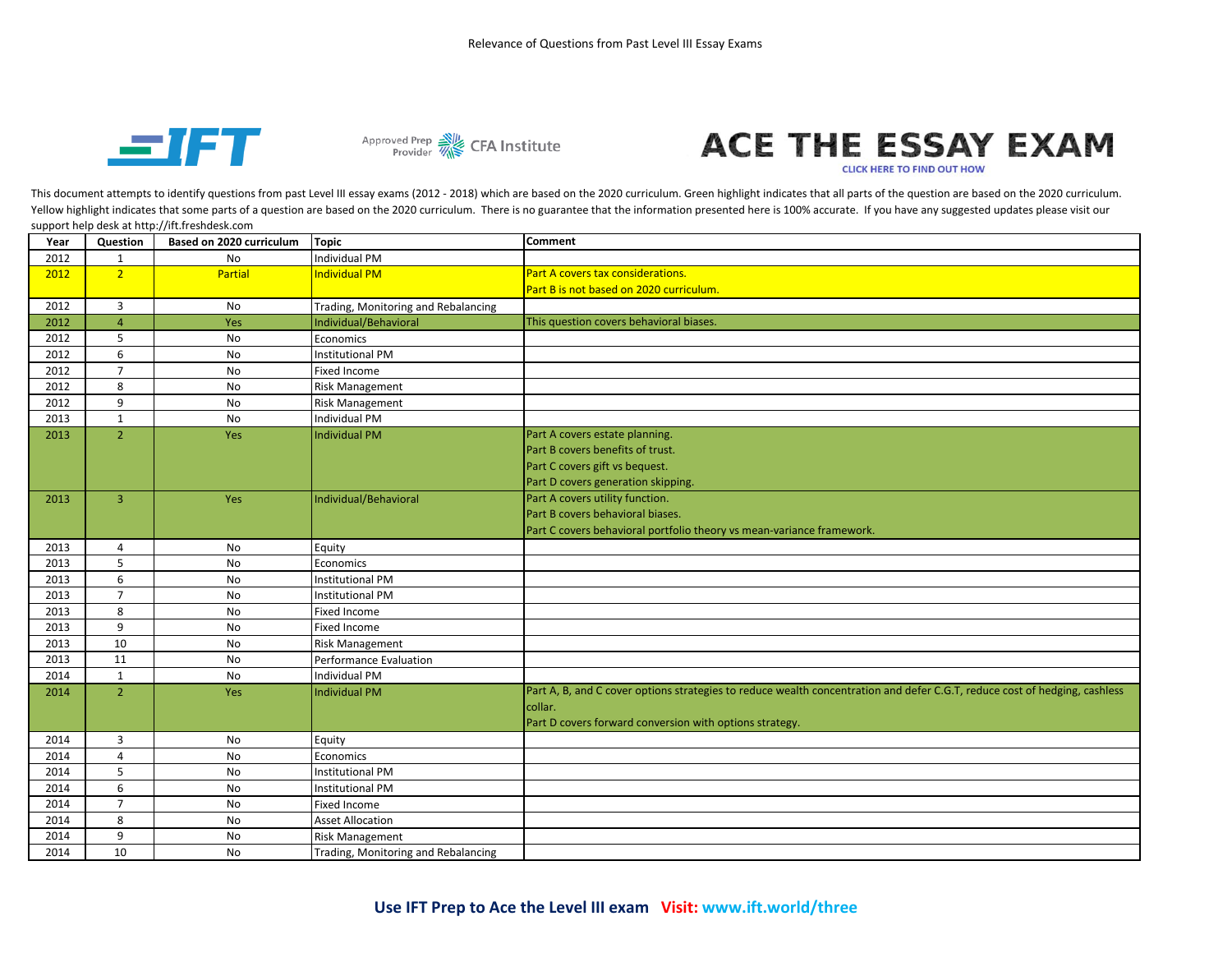| 2014 | 11             | Yes            | Individual/Behavioral               | This question covers behavioral biases.                                                                            |  |
|------|----------------|----------------|-------------------------------------|--------------------------------------------------------------------------------------------------------------------|--|
| 2015 | $\mathbf{1}$   | No             | <b>Institutional PM</b>             |                                                                                                                    |  |
| 2015 | $\overline{2}$ | <b>No</b>      | <b>Institutional PM</b>             |                                                                                                                    |  |
| 2015 | $\overline{3}$ | No             | Fixed Income                        |                                                                                                                    |  |
| 2015 | $\overline{4}$ | No             | Alternative Investments             |                                                                                                                    |  |
| 2015 | 5              | No             | Performance Evaluation              |                                                                                                                    |  |
| 2015 | 6              | <b>No</b>      | <b>Risk Management</b>              |                                                                                                                    |  |
| 2015 | $\overline{7}$ | <b>Partial</b> | <b>Individual PM</b>                | Part A and B cover calculation of bequest amount and gift amount.                                                  |  |
|      |                |                |                                     | Part C and D are not based on 2020 curriculum.                                                                     |  |
| 2015 | 8              | No             | <b>Individual PM</b>                |                                                                                                                    |  |
| 2015 | 9              | <b>Partial</b> | <b>Asset Allocation</b>             | Part A is not relevant                                                                                             |  |
|      |                |                |                                     | Part B covers hedged v/s unhedged return.                                                                          |  |
|      |                |                |                                     | Part C covers selecting appropriate options trade.                                                                 |  |
| 2015 | 10             | No             | Economics                           |                                                                                                                    |  |
| 2015 | 11             | Yes            | Individual/Behavioral               | This question covers behavioral biases.                                                                            |  |
| 2016 | $\mathbf 1$    | No             | <b>Institutional PM</b>             |                                                                                                                    |  |
| 2016 | $\overline{2}$ | No             | Fixed Income                        |                                                                                                                    |  |
| 2016 | $\overline{3}$ | No             | Equity                              |                                                                                                                    |  |
| 2016 | $\overline{4}$ | No             | <b>Asset Allocation</b>             |                                                                                                                    |  |
| 2016 | 5              | No             | Trading, Monitoring and Rebalancing |                                                                                                                    |  |
| 2016 | 6              | No             | Individual PM                       |                                                                                                                    |  |
| 2016 | $\overline{7}$ | Yes            | <b>Individual PM</b>                | Part A covers behavioral biases.                                                                                   |  |
|      |                |                |                                     | Part B covers monetization strategy to manage concentrated single asset positions.                                 |  |
|      |                |                |                                     | Part C covers mortgage financing and sale and leaseback.                                                           |  |
| 2016 | 8              | No             | <b>Risk Management</b>              |                                                                                                                    |  |
| 2016 | 9              | No             | Economics                           |                                                                                                                    |  |
| 2016 | 10             | Yes            | Individual/Behavioral               | Part A covers bounded rationality.                                                                                 |  |
|      |                |                |                                     | Part B and C cover behavioral biases.                                                                              |  |
| 2017 | $\mathbf{1}$   | No             | Alternative Investments             |                                                                                                                    |  |
| 2017 | $\overline{2}$ | No             | <b>Institutional PM</b>             |                                                                                                                    |  |
| 2017 | $\overline{3}$ | No             | Performance Evaluation              |                                                                                                                    |  |
| 2017 | $\overline{4}$ | <b>Partial</b> | <b>Individual PM</b>                | Part A covers accrual equivalent tax rate marked optional by CFA Institute.                                        |  |
|      |                |                |                                     | Part B covers capital gain taxes.                                                                                  |  |
|      |                |                |                                     | ACE<br>Part C covers benefits of tax loss harvesting.                                                              |  |
| 2017 | 5 <sup>1</sup> | Yes            | Individual/Behavioral               | <b>ESSAY</b><br>Part A, B, C and D covers behavioral biases.                                                       |  |
| 2017 | 6              | No             | <b>Individual PM</b>                |                                                                                                                    |  |
| 2017 | $\overline{7}$ | No             | Economics                           |                                                                                                                    |  |
| 2017 | 8              | No             | <b>Asset Allocation</b>             | <b>CLICK HERE TO FIND OUT HOW</b>                                                                                  |  |
| 2017 | 9              | No             | Fixed Income                        |                                                                                                                    |  |
| 2017 | 10             | <b>No</b>      | <b>Risk Management</b>              |                                                                                                                    |  |
| 2018 | $\mathbf{1}$   | Yes            | Equity                              | Part A covers passive investment approach                                                                          |  |
|      |                |                |                                     | Part B covers methods for constructing equity portfolios - Full replication, Stratified sampling, Optimization     |  |
|      |                |                |                                     | Part C covers approaches to equity portfolio construction - Top down vs bottom up, and Systematic vs discretionary |  |
|      |                |                |                                     | Part D covers active risk and active share                                                                         |  |
| 2018 | $\overline{2}$ | No             | Economics                           |                                                                                                                    |  |
| 2018 | $\overline{3}$ | <b>No</b>      | <b>Institutional PM</b>             |                                                                                                                    |  |
|      |                |                |                                     |                                                                                                                    |  |